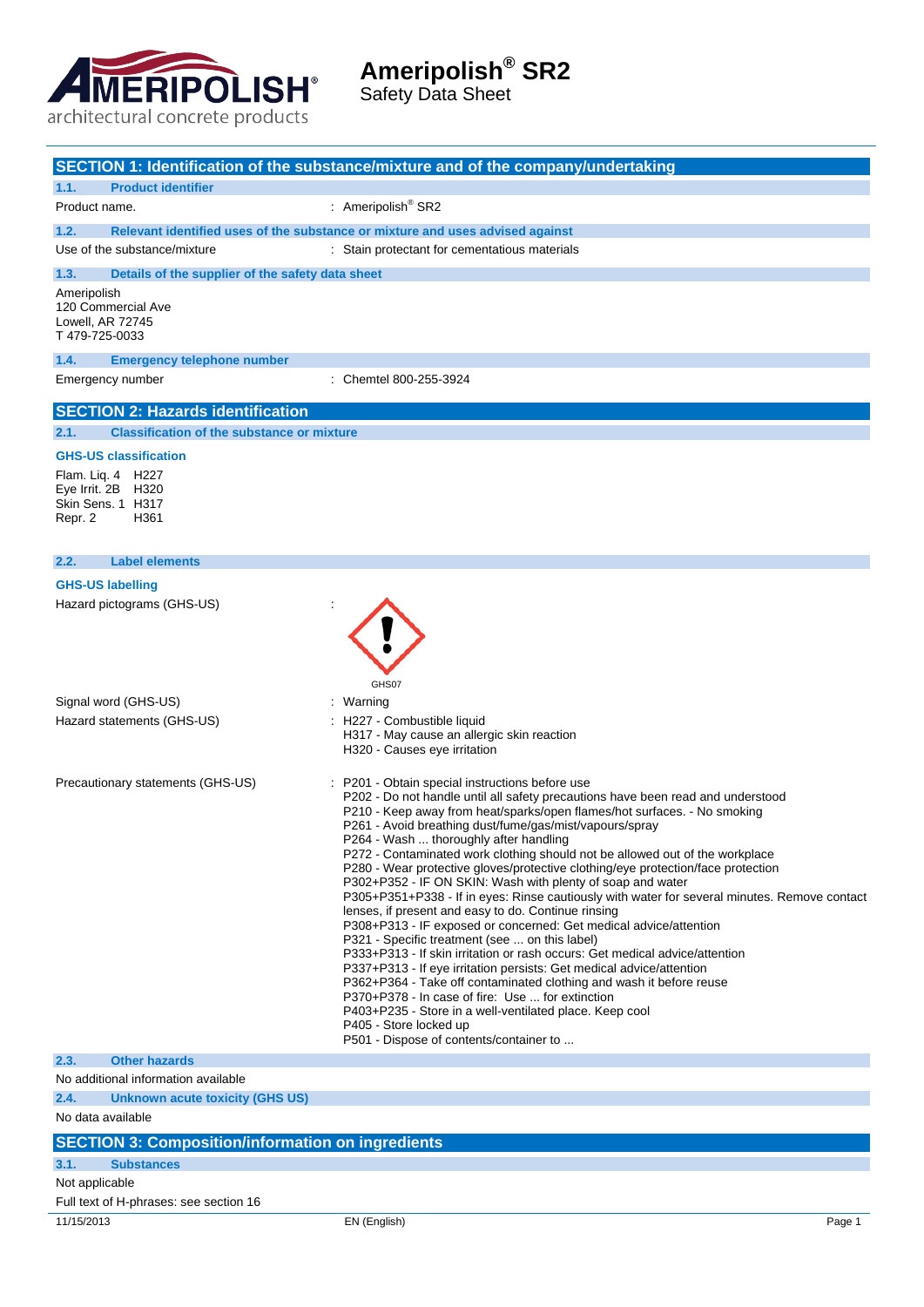Safety Data Sheet

| 3.2.<br><b>Mixture</b>                                                             |                                                                                                                                                                              |                     |                                                                                                      |
|------------------------------------------------------------------------------------|------------------------------------------------------------------------------------------------------------------------------------------------------------------------------|---------------------|------------------------------------------------------------------------------------------------------|
| <b>Name</b>                                                                        | <b>Product identifier</b>                                                                                                                                                    | $\%$                | <b>GHS-US classification</b>                                                                         |
| Proprietary Component 1                                                            | (CAS No) Trade Secret                                                                                                                                                        | <b>Trade Secret</b> | Not classified                                                                                       |
| <b>Proprietary Component 2</b>                                                     | (CAS No) Trade Secret                                                                                                                                                        | <b>Trade Secret</b> | Acute Tox. 4 (Inhalation), H332<br>Eye Dam. 1, H318<br>Skin Sens. 1, H317<br>Aquatic Chronic 3, H412 |
| Proprietary Component 3                                                            | (CAS No) Trade Secret                                                                                                                                                        | <b>Trade Secret</b> | Not classified                                                                                       |
| <b>SECTION 4: First aid measures</b>                                               |                                                                                                                                                                              |                     |                                                                                                      |
| <b>Description of first aid measures</b><br>4.1.                                   |                                                                                                                                                                              |                     |                                                                                                      |
| First-aid measures after inhalation                                                | Seek medical attention.                                                                                                                                                      |                     |                                                                                                      |
| First-aid measures after skin contact                                              | Flush with water for at least 15 minutes. Seek medical attention if irritation develops or persists.                                                                         |                     |                                                                                                      |
| First-aid measures after eye contact                                               | Immediately flush eyes with plenty of water for at least 15 minutes. If irritation persists get<br>medical attention.                                                        |                     |                                                                                                      |
| First-aid measures after ingestion                                                 | Do NOT induce vomiting. Seek medical attention.                                                                                                                              |                     |                                                                                                      |
| 4.2.<br>Most important symptoms and effects, both acute and delayed                |                                                                                                                                                                              |                     |                                                                                                      |
| Symptoms/injuries after inhalation                                                 | None under normal use.                                                                                                                                                       |                     |                                                                                                      |
| Symptoms/injuries after skin contact                                               | May cause an allergic skin reaction.                                                                                                                                         |                     |                                                                                                      |
| Symptoms/injuries after eye contact                                                | Causes eye irritation.                                                                                                                                                       |                     |                                                                                                      |
| Symptoms/injuries after ingestion                                                  | May be harmful if swallowed.                                                                                                                                                 |                     |                                                                                                      |
| 4.3.<br>Indication of any immediate medical attention and special treatment needed |                                                                                                                                                                              |                     |                                                                                                      |
| No additional information available                                                |                                                                                                                                                                              |                     |                                                                                                      |
| <b>SECTION 5: Firefighting measures</b>                                            |                                                                                                                                                                              |                     |                                                                                                      |
| <b>Extinguishing media</b><br>5.1.                                                 |                                                                                                                                                                              |                     |                                                                                                      |
| Suitable extinguishing media                                                       | : Water spray, dry chemical, foam, carbon dioxide.                                                                                                                           |                     |                                                                                                      |
| Unsuitable extinguishing media<br>: None.                                          |                                                                                                                                                                              |                     |                                                                                                      |
| 5.2.<br>Special hazards arising from the substance or mixture                      |                                                                                                                                                                              |                     |                                                                                                      |
| Fire hazard                                                                        | Combustible liquid.                                                                                                                                                          |                     |                                                                                                      |
| Explosion hazard                                                                   | None known.                                                                                                                                                                  |                     |                                                                                                      |
| 5.3.<br><b>Advice for firefighters</b>                                             |                                                                                                                                                                              |                     |                                                                                                      |
| Protection during firefighting                                                     | : Firefighters should wear full protective gear.                                                                                                                             |                     |                                                                                                      |
| <b>SECTION 6: Accidental release measures</b>                                      |                                                                                                                                                                              |                     |                                                                                                      |
| 6.1.<br>Personal precautions, protective equipment and emergency procedures        |                                                                                                                                                                              |                     |                                                                                                      |
| 6.1.1.                                                                             |                                                                                                                                                                              |                     |                                                                                                      |
| For non-emergency personnel<br>No additional information available                 |                                                                                                                                                                              |                     |                                                                                                      |
| For emergency responders<br>6.1.2.                                                 |                                                                                                                                                                              |                     |                                                                                                      |
| No additional information available                                                |                                                                                                                                                                              |                     |                                                                                                      |
| 6.2.<br><b>Environmental precautions</b>                                           |                                                                                                                                                                              |                     |                                                                                                      |
| Avoid release to the environment.                                                  |                                                                                                                                                                              |                     |                                                                                                      |
| 6.3.<br>Methods and material for containment and cleaning up                       |                                                                                                                                                                              |                     |                                                                                                      |
| For containment                                                                    | Stop the flow of material, if this is without risk.                                                                                                                          |                     |                                                                                                      |
| Methods for cleaning up                                                            | Eliminate ignition sources. Confine spill and soak up with absorbent. Place in an approved<br>container and dispose in accordance with local, state and federal regulations. |                     |                                                                                                      |
| <b>Reference to other sections</b><br>6.4.                                         |                                                                                                                                                                              |                     |                                                                                                      |
| No additional information available                                                |                                                                                                                                                                              |                     |                                                                                                      |
| <b>SECTION 7: Handling and storage</b>                                             |                                                                                                                                                                              |                     |                                                                                                      |
| <b>Precautions for safe handling</b><br>7.1.                                       |                                                                                                                                                                              |                     |                                                                                                      |
| Precautions for safe handling                                                      | : Avoid contact with eyes, skin and clothing. Wash thoroughly after handling.                                                                                                |                     |                                                                                                      |
| 7.2.<br>Conditions for safe storage, including any incompatibilities               |                                                                                                                                                                              |                     |                                                                                                      |
| Storage conditions                                                                 | : Keep away from open flames, hot surfaces and sources of ignition.                                                                                                          |                     |                                                                                                      |
| 7.3.<br><b>Specific end use(s)</b>                                                 |                                                                                                                                                                              |                     |                                                                                                      |
| Stain protectant for cementatious materials.                                       |                                                                                                                                                                              |                     |                                                                                                      |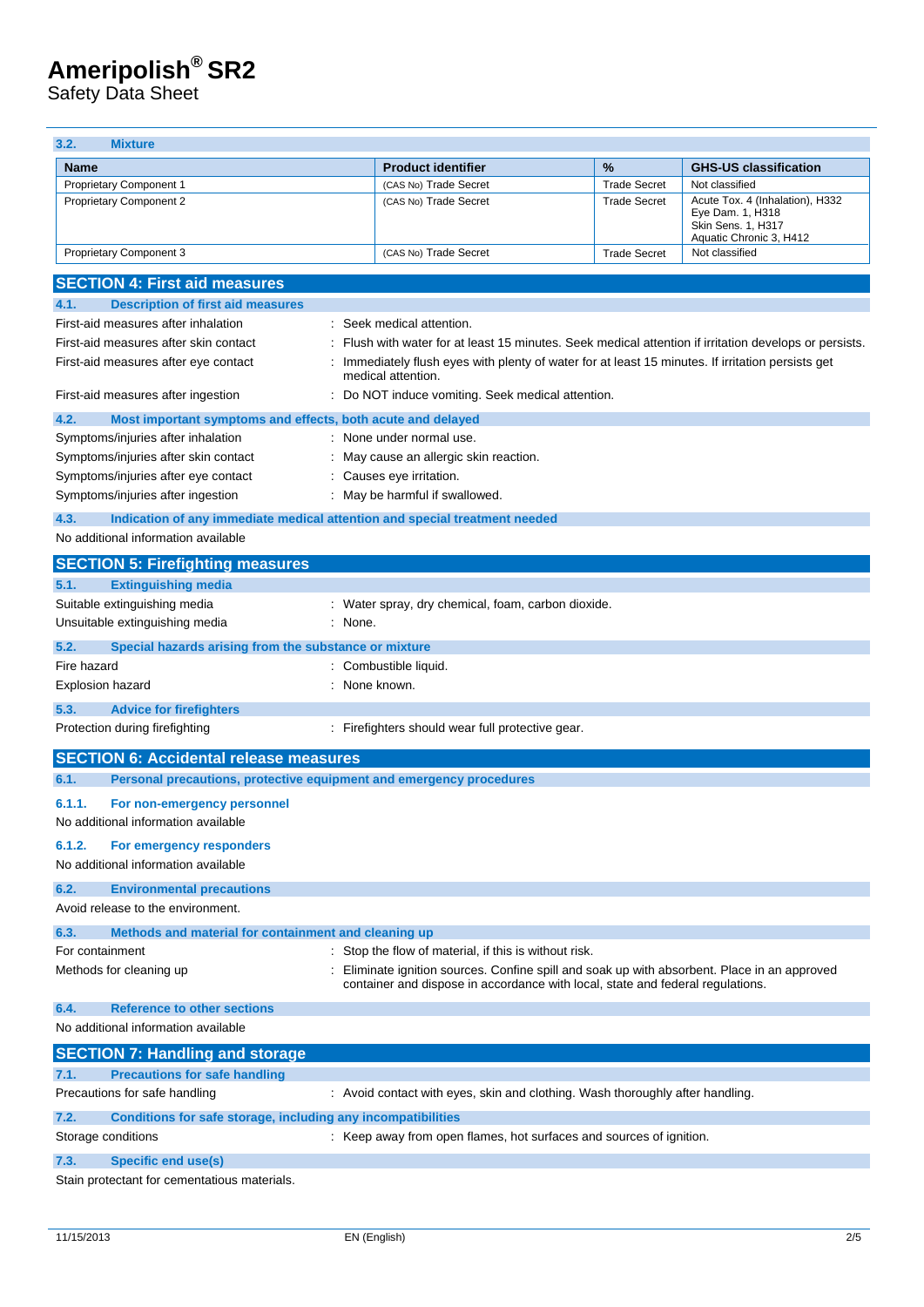Safety Data Sheet

#### **SECTION 8: Exposure controls/personal protection**

### **8.1. Control parameters**

#### No additional information available

| 8.2.<br><b>Exposure controls</b> |                                                                                                                      |
|----------------------------------|----------------------------------------------------------------------------------------------------------------------|
| Appropriate engineering controls | : Provide adequate general and local exhaust ventilation.                                                            |
| Hand protection                  | : Use impervious gloves such as neoprene, nitrile, or rubber for hand protection.                                    |
| Eye protection                   | : Chemical goggles or safety glasses.                                                                                |
| Skin and body protection         | : Wear suitable working clothes.                                                                                     |
| Respiratory protection           | : If airborne concentrations are above the applicable exposure limits, use NIOSH approved<br>respiratory protection. |

| <b>SECTION 9: Physical and chemical properties</b>                |                   |  |
|-------------------------------------------------------------------|-------------------|--|
| Information on basic physical and chemical properties<br>9.1.     |                   |  |
| Physical state                                                    | Liquid            |  |
| Color                                                             | Colorless         |  |
| Odor                                                              | Odorless          |  |
| Odor threshold                                                    | No data available |  |
| рH                                                                | No data available |  |
| Relative evaporation rate (butylacetate=1)                        | No data available |  |
| Melting point                                                     | No data available |  |
| Freezing point                                                    | No data available |  |
| Boiling point                                                     | No data available |  |
| Flash point                                                       | 161 °F            |  |
| Self ignition temperature                                         | No data available |  |
| Decomposition temperature                                         | No data available |  |
| Flammability (solid, gas)                                         | No data available |  |
| Vapour pressure                                                   | No data available |  |
| Relative vapour density at 20 °C                                  | No data available |  |
| Specific gravity                                                  | 8.98              |  |
| Solubility                                                        | No data available |  |
| Log Pow                                                           | No data available |  |
| Log Kow                                                           | No data available |  |
| Viscosity, kinematic                                              | No data available |  |
| Viscosity, dynamic                                                | No data available |  |
| <b>Explosive properties</b>                                       | No data available |  |
| Oxidising properties                                              | No data available |  |
| <b>Explosive limits</b>                                           | No data available |  |
| 9.2.<br><b>Other information</b>                                  |                   |  |
| No additional information available                               |                   |  |
| <b>SECTION 10: Stability and reactivity</b>                       |                   |  |
| 10.1.<br><b>Reactivity</b>                                        |                   |  |
| No additional information available                               |                   |  |
| 10.2.<br><b>Chemical stability</b>                                |                   |  |
| The product is stable at normal handling- and storage conditions. |                   |  |
| 10.3.<br><b>Possibility of hazardous reactions</b>                |                   |  |
| Will not occur.                                                   |                   |  |
| 10.4.<br><b>Conditions to avoid</b>                               |                   |  |
| Heat, flames, and other ignition sources.                         |                   |  |
| 10.5.<br><b>Incompatible materials</b>                            |                   |  |
| Not determined.                                                   |                   |  |
| <b>Hazardous decomposition products</b><br>10.6.                  |                   |  |
| Not determined.                                                   |                   |  |
|                                                                   |                   |  |
|                                                                   |                   |  |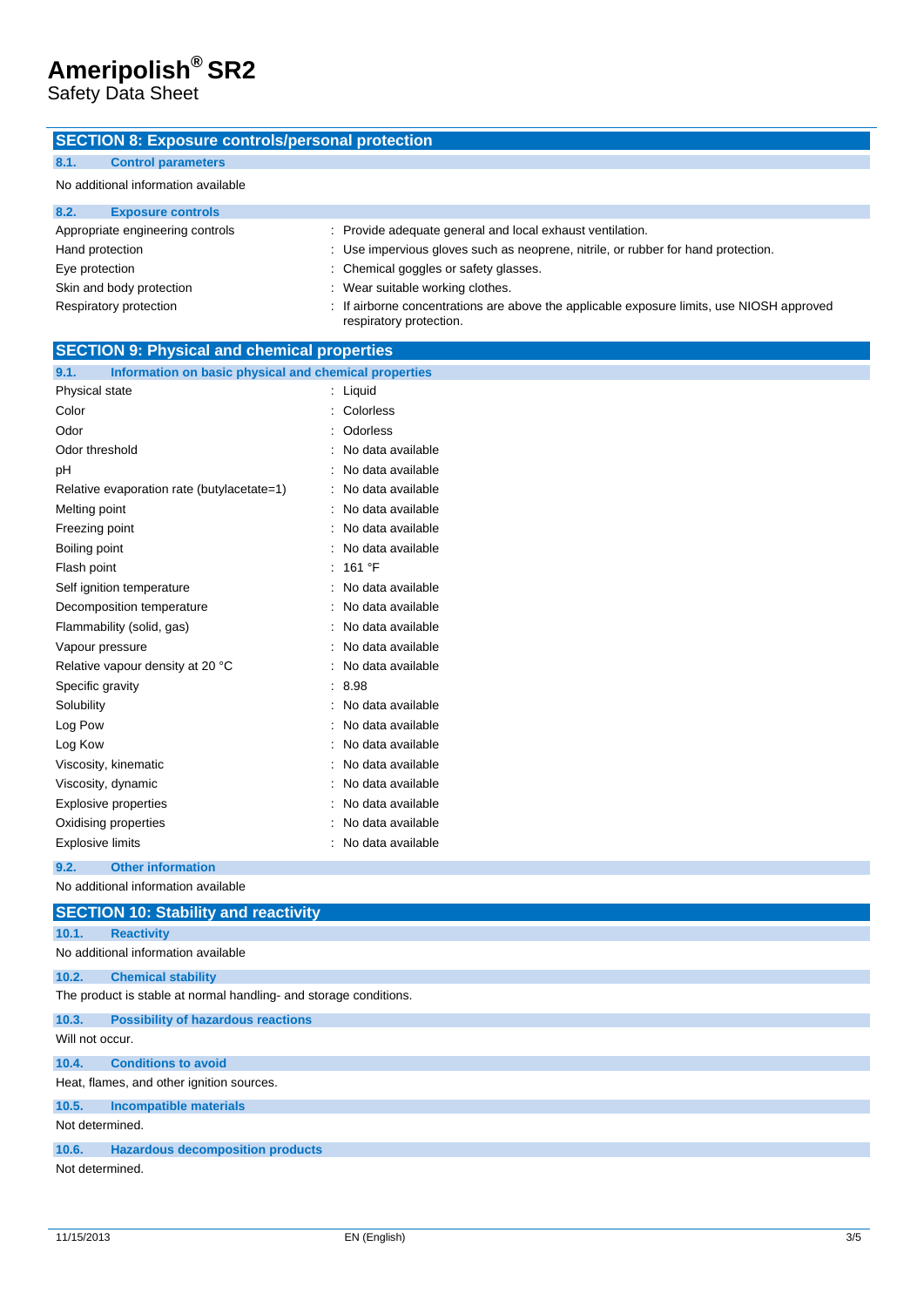Safety Data Sheet

#### **SECTION 11: Toxicological information**

#### **11.1. Information on toxicological effects**

| Acute toxicity                                                                         | : Not classified                                                                                   |
|----------------------------------------------------------------------------------------|----------------------------------------------------------------------------------------------------|
| <b>Proprietary Component 3 (Trade Secret)</b>                                          |                                                                                                    |
| LD50 oral rat                                                                          | 7460 µl/kg                                                                                         |
| Skin corrosion/irritation                                                              | Not classified                                                                                     |
| Serious eye damage/irritation                                                          | Causes eye irritation.                                                                             |
| Respiratory or skin sensitisation                                                      | May cause an allergic skin reaction.                                                               |
| Germ cell mutagenicity                                                                 | Not classified                                                                                     |
| Carcinogenicity                                                                        | Not classified                                                                                     |
| Reproductive toxicity                                                                  | : Not classified                                                                                   |
| Specific target organ toxicity (single exposure)                                       | : Not classified                                                                                   |
| Specific target organ toxicity (repeated<br>exposure)                                  | Not classified                                                                                     |
| Aspiration hazard                                                                      | : Not classified                                                                                   |
| <b>SECTION 12: Ecological information</b>                                              |                                                                                                    |
| 12.1.<br><b>Toxicity</b>                                                               |                                                                                                    |
| No additional information available                                                    |                                                                                                    |
| 12.2.<br><b>Persistence and degradability</b>                                          |                                                                                                    |
| No additional information available                                                    |                                                                                                    |
| 12.3.<br><b>Bioaccumulative potential</b>                                              |                                                                                                    |
| No additional information available                                                    |                                                                                                    |
| 12.4.<br><b>Mobility in soil</b>                                                       |                                                                                                    |
| No additional information available                                                    |                                                                                                    |
| <b>Other adverse effects</b><br>12.5.                                                  |                                                                                                    |
| No additional information available                                                    |                                                                                                    |
| <b>SECTION 13: Disposal considerations</b>                                             |                                                                                                    |
| 13.1.<br><b>Waste treatment methods</b>                                                |                                                                                                    |
| Waste disposal recommendations                                                         | Dispose of contents/container in accordance with local/regional/national/international regulations |
| <b>SECTION 14: Transport information</b>                                               |                                                                                                    |
| In accordance with DOT / ADR / RID / ADNR / IMDG / ICAO / IATA<br>Not a dangerous good |                                                                                                    |
| <b>SECTION 15: Regulatory information</b>                                              |                                                                                                    |
| 15.1. US Federal regulations                                                           |                                                                                                    |
| <b>Proprietary Component 1 (Trade Secret)</b>                                          |                                                                                                    |
| Listed on the United States TSCA (Toxic Substances Control Act) inventory              |                                                                                                    |
| <b>Proprietary Component 2 (Trade Secret)</b>                                          |                                                                                                    |
| Listed on the United States TSCA (Toxic Substances Control Act) inventory              |                                                                                                    |
| <b>Proprietary Component 3 (Trade Secret)</b>                                          |                                                                                                    |
| Listed on the United States TSCA (Toxic Substances Control Act) inventory              |                                                                                                    |
| 15.2. US State regulations                                                             |                                                                                                    |

No additional information available

#### **SECTION 16: Other information**

Full text of H-phrases:

| Acute Tox. 4 (Inhalation) | Acute toxicity (inhalation) Category 4                           |
|---------------------------|------------------------------------------------------------------|
| Aquatic Chronic 3         | Hazardous to the aquatic environment - Chronic Hazard Category 3 |
| Carc. 1A                  | Carcinogenicity Category 1A                                      |
| Eve Dam, 1                | Serious eye damage/eye irritation Category 1                     |
| Eve Irrit, 2B             | Serious eye damage/eye irritation Category 2B                    |